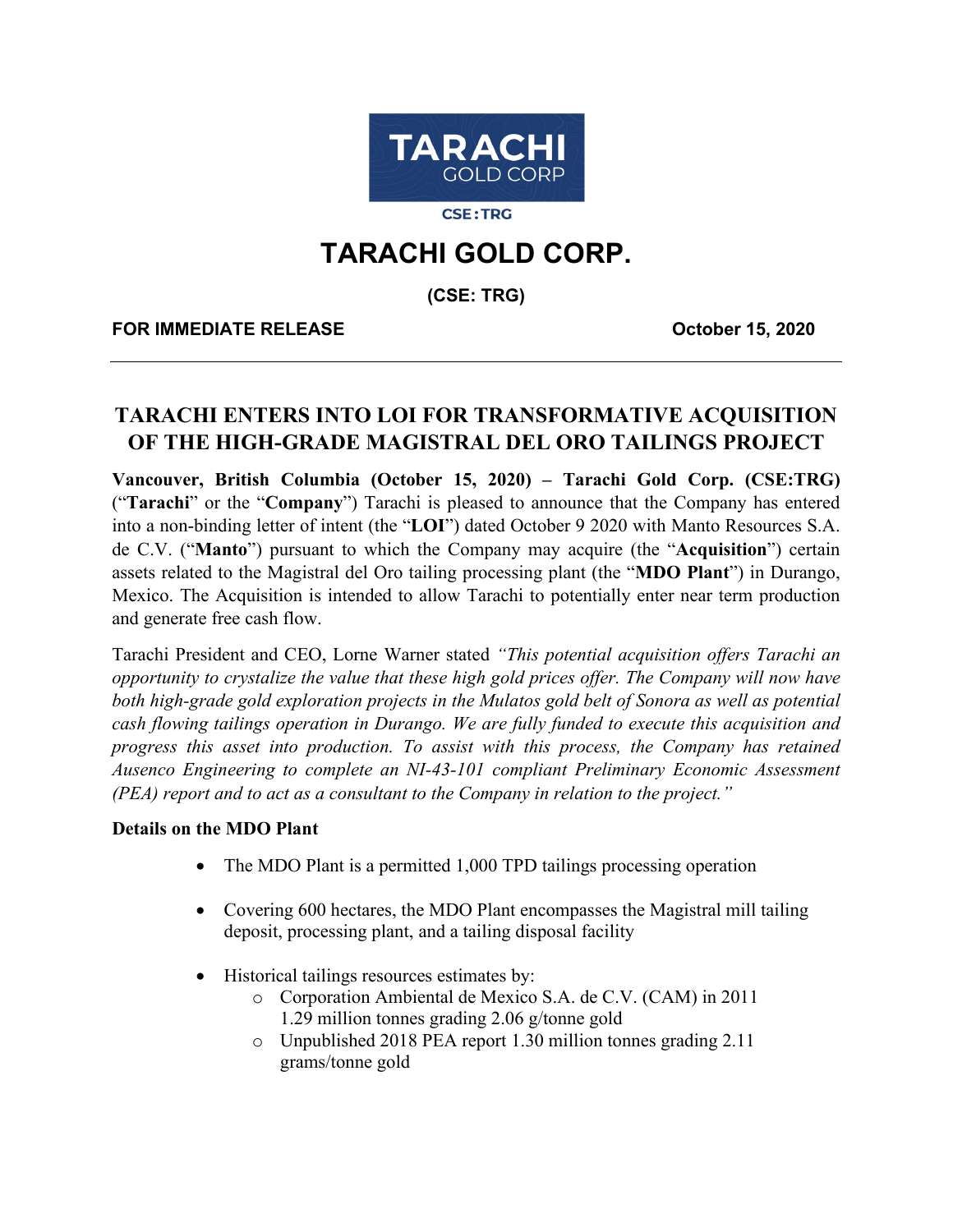*A qualified person has not done sufficient work to classify the historical estimate as current mineral resources or mineral reserves. The issuer is not treating the historical estimate as current mineral resources or mineral reserves.*

• The MDO Plant is accessible by paved highway, 175 km from Parral, Chihuahua and from local area Santa Maria del Oro, approximately 5 km south of the property

Manto is credited for consolidating the opportunity at the MDO Plant by resolving all past contractual disputes and established professional relationships with stakeholders and entering into formal agreements settling all disputes. Manto has also entered a formal agreement with the local Ejido which has been well received. Tarachi applauds Manto for these accomplishments.

## **Acquisition Terms**

Pursuant to the LOI, Manto agreed to work exclusively with the Company towards a definitive agreement (the "**Definitive Agreement**") with the following indicative terms:

- Consideration for the Acquisition will consist of 4,000,000 common shares ("**Common Shares**") in the capital of Tarachi
- The Company will grant Manto a 15% net profits royalty and reimburse Manto up to \$500,000 for cash outlays
- The Company will satisfy certain obligations of Manto by paying a total of US\$1,653,960 plus any Mexican value added tax (VAT) and issuing a total of 1,685,916 Common Shares over a period of six months
- Manto will be entitled to the following bonus payments after completion of the Acquisition:
	- o On commencement of "commercial production" (to be defined in the Definitive Agreement) at the MDO Plant, the Company will issue Manto an aggregate of 4,000,000 Common Shares
	- o Following six months of continuous "commercial production" (to be defined in the Definitive Agreement) at the MDO Plant, the Company will issue Manto an additional 4,000,000 Common Shares and pay Manto US\$500,000
	- o Following 12 months of continuous "commercial production" (to be defined in the Definitive Agreement) at the MDO Plant, the Company will issue Manto an additional 4,000,000 Common Shares and pay Manto an additional US\$500,000
	- o Upon the Company earning US\$15,000,000 in revenue from the MDO Plant, the Company will pay Manto US\$1,000,000

Completion of the Acquisition is subject to a number of conditions, including but not limited to the following key conditions: (a) execution of the Definitive Agreement; (b) completion of satisfactory due diligence; and (c) receipt of all required regulatory, corporate and third party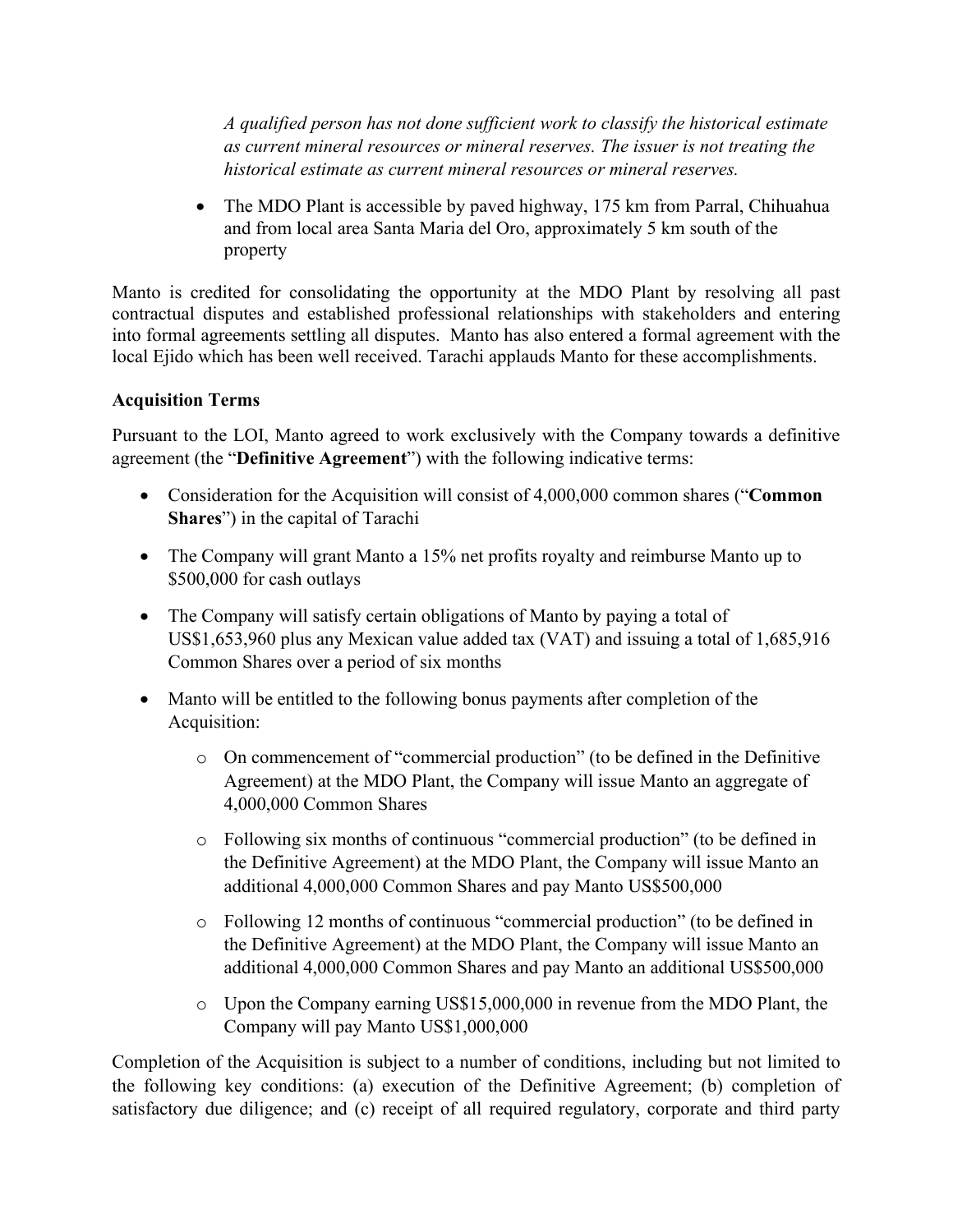approvals, including the approval of the CSE and the fulfillment of all applicable regulatory requirements and conditions necessary to complete the Acquisition.

### **Update on Exploration Drilling Program**

Underground diamond drilling commenced in late August at the historic La Dura mine on the Jabali concession located approximately 6 kilometres west of the Mulatos mine. Drilling has been advancing at a slower than expected pace with several drill holes lost or needing to be redrilled due to poor core recoveries.

In recent sampling, (news release dated August 20, 2020) Tarachi returned high grades of gold over larger widths. Initial drilling at the project resulted in lower than expected core recovery. This has now been corrected. The reason for the lower core recoveries were the highly fractured dacitic hosts which are typical to this area of Sonora.The first three holes drilled were rejected due to poor core recoveries of 25-50% within the zones. Higher core recoveries of greater than 80% are now beginning to be obtained.

The Company is now considering the mobilization of a second drill to commence work on the northern concessions at the same time.

#### **Qualified Person**

Lorne Warner, P.Geo, President, CEO and Director of the Company is a qualified person as defined by National Instrument 43-101 and has reviewed and approved the scientific and technical disclosure in this news release.

#### **Engagements**

Tarachi is pleased to announce it has entered into marketing agreements with each of Native Ads and Peak Investor Marketing for a total of \$290,000 and 350,000 options.

In respect to private placement closed by the Company on August 14, 2020 (the "**Private Placement**"), the Company announces that it paid a further finder's fee of \$22,500 in cash and issued 56,250 finders' warrants (the "**Warrants**"). Each Warrant entitles the holder to purchase one Common Share at a price of \$0.70 per share for a period of 24 months from the date of closing of the Private Placement. All securities issued will be subject to a four month hold period pursuant to securities laws in Canada.

The Company entered into a prospecting agreement with Kelly Cross dated September 3, 2020 (the "**Prospecting Agreement**"), whereby Mr. Cross will receive his fees in cash and Common Shares. The Common Shares will be issued under the Prospecting Agreement at deemed price per share to be determined after the date that the services have been provided and on the following schedule:

Effective date: US\$6,500 in Common Shares Three-month anniversary of Effective Date: US\$12,500 in Common Shares Six-month anniversary of Effective Date: US\$12,500 in Common Shares